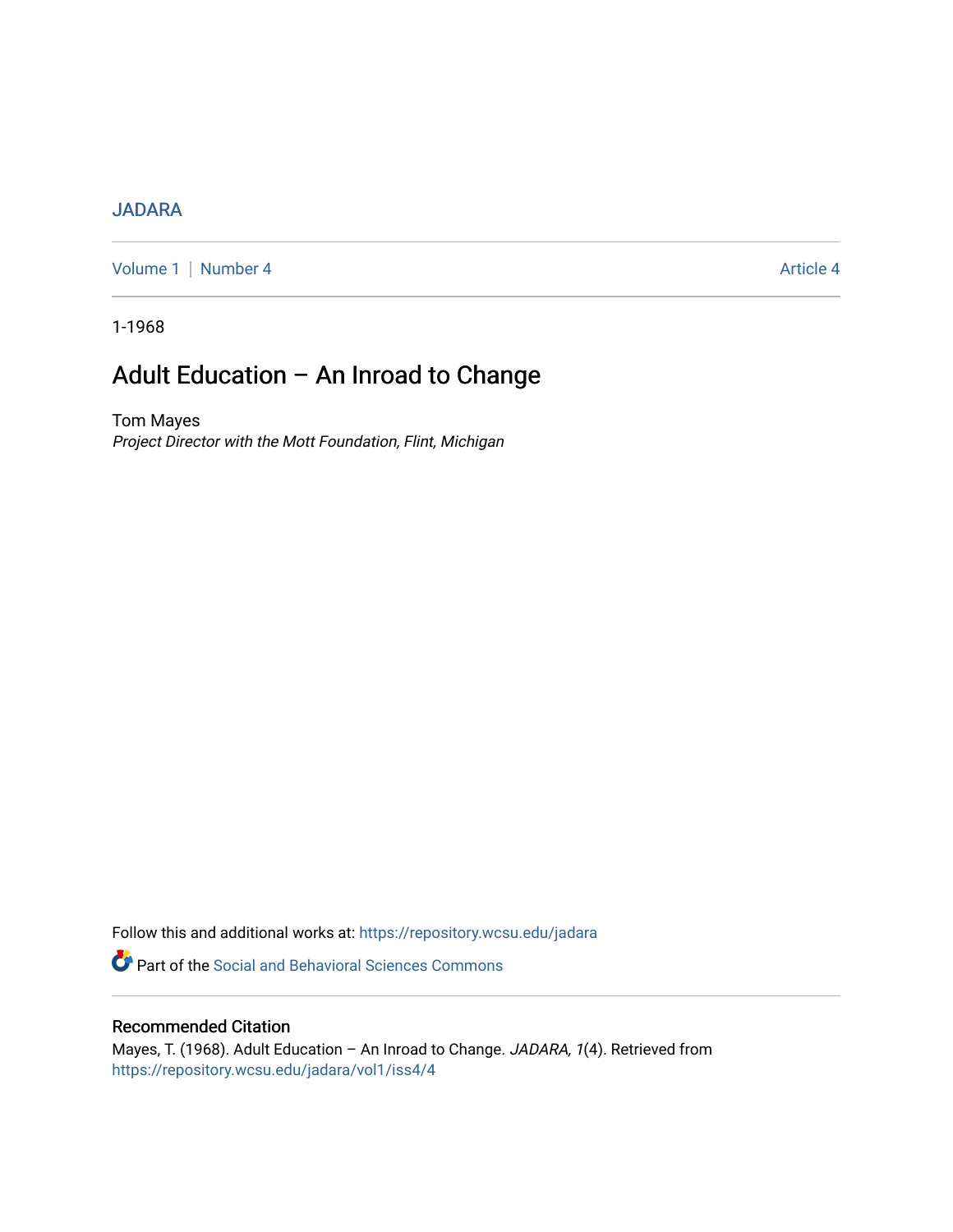## ADULT EDUCATION—AN INROAD TO CHANGE

#### TOM MAYES

In man's way of thinking, an elephant who has been taught to stand on his hind legs and do a two-step to the circus music, and a parakeet who has been taught to say, "That's a rank prank, Frank," are educated animals. However, it does not necessarily follow that a man who has been taught to splice telephone wires, operate a computer, or fill out an invoice is an educated man.

Yet too many of us have the smug assumption that enough training to equip us with the essentials of a livelihood is training enough for life in our world. If this were true, if education were so unim portant an ingredient in our social design, races would not riot, small children would not starve, and our jails would not be nearly as cramped and unaccommodating as they are now.

When we find that these faults are prevalent in our society even though billions of dollars are being spent yearly on education, then something is amiss in education and something is wrong with our society. The fact that the Federal government is intervening with education is in itself a devastating indictment, and can be regarded as a no-confidence vote on a free public's ability to deal directly and effectively with the demands made on our schools by business and industry, human relations, urban growth, international pres sures. It hints darkly that public education, because of public neglect, has become somewhat obsolete.

The current scramble for answers, as reflected in the number of experimental programs sponsored by the Elementary and Secon dary Education Act of 1965, must be regarded as an awareness on the part of educators that change is in order. It might be that what this country really needs is a good five-cent hypothesis on how to develop a true education system and how to do away with the "scholastic establishments" from which over 30% of the youth in the United States drop out annually.

TOM MAYES is a Project Director with the Mott Foundation, Flint, Michigan.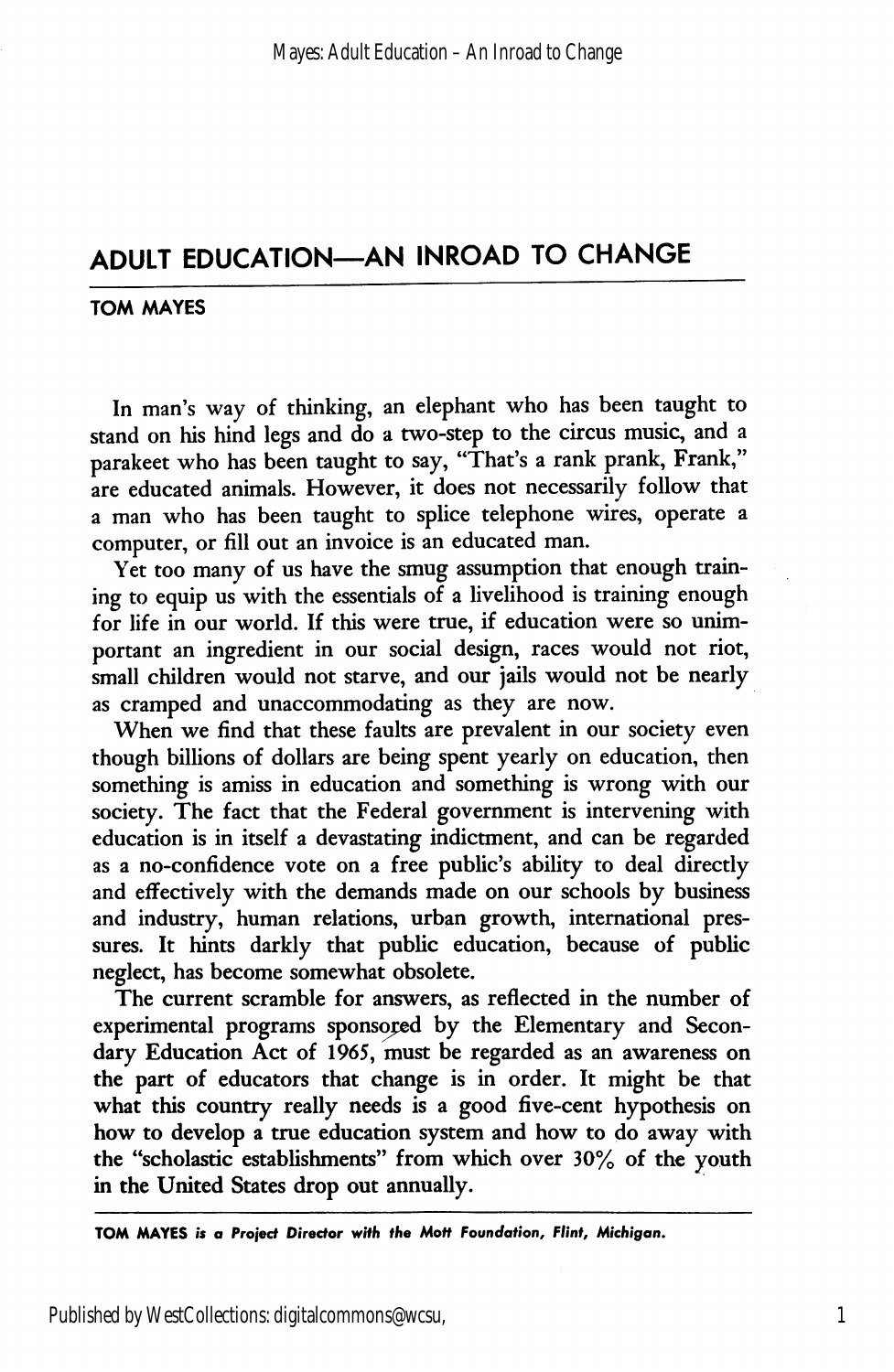#### 14 JOURNAL OF REHABILITATION OF THE DEAF

Ironically, and by habit, people react strangely in a panic. We often rush madly in all directions seeking newfangled remedies to curb an epidemic, put out a fire, stem the tides of unemployment, crime, or corruption, while quite often overlooking good, solid answers right at our fingertips. In the search for guidelines out of our educational dilemma, one form of public learning—adult edu cation—has been sadly overlooked for its novelty both in content and design. Because adult education is essentially education ac cording to need, it has not yet fallen into any set pattern or fixed dimensions. It is always changing. Its very flexibility suggests a blueprint for other forms of organized education to follow.

Adult education is voluntary, not compulsory, education; yet more people are now enrolled in adult continuing education classes in the U. S. than in the kindergarten, elementary and secondary schools combined. It does not take a speculative turn of mind to realize that here we have one form of education which is selling itself on its own merits and its own appeal. Adult education does not exist exclusively to teach a man to earn a living, nor is it a hodgepodge of subjects cooked up to satisfy the neurotic fringe of our grown-up population. In any adult education classroom one will find people seriously bent on becoming better citizens, better parents, better homemakers. Adult education is something comparatively new, but it has arrived.

What makes it successful? Undoubtedly something is to be said for the greater amount of leisure time we now have and for an awareness that all of the important things we should understand cannot be adequately comprehended in our youth. On the other hand, something must also be said for adult education's holding power. What makes it attractive? What is so different about adult education which leaves it relatively unscrupled when considered alongside other forms of education? The answer lies in the fact that adult education offers the highest possible degree of the free dom to the people who work in the classroom. It gives them the right to experiment and to make their own mistakes. This freedom is a necessary characteristic if adult education is going to meet with the shifting needs of a changing society.

As a result of this creative freedom, adult education has become so "personalized" in its approach that perhaps no two classes any where are very much alike. But since interests, abilities and skills of adults range so widely, this is good, and it helps to explain why a program or a course which works well in San Diego may not be the answer to the needs of the people in Findlay, Ohio. The by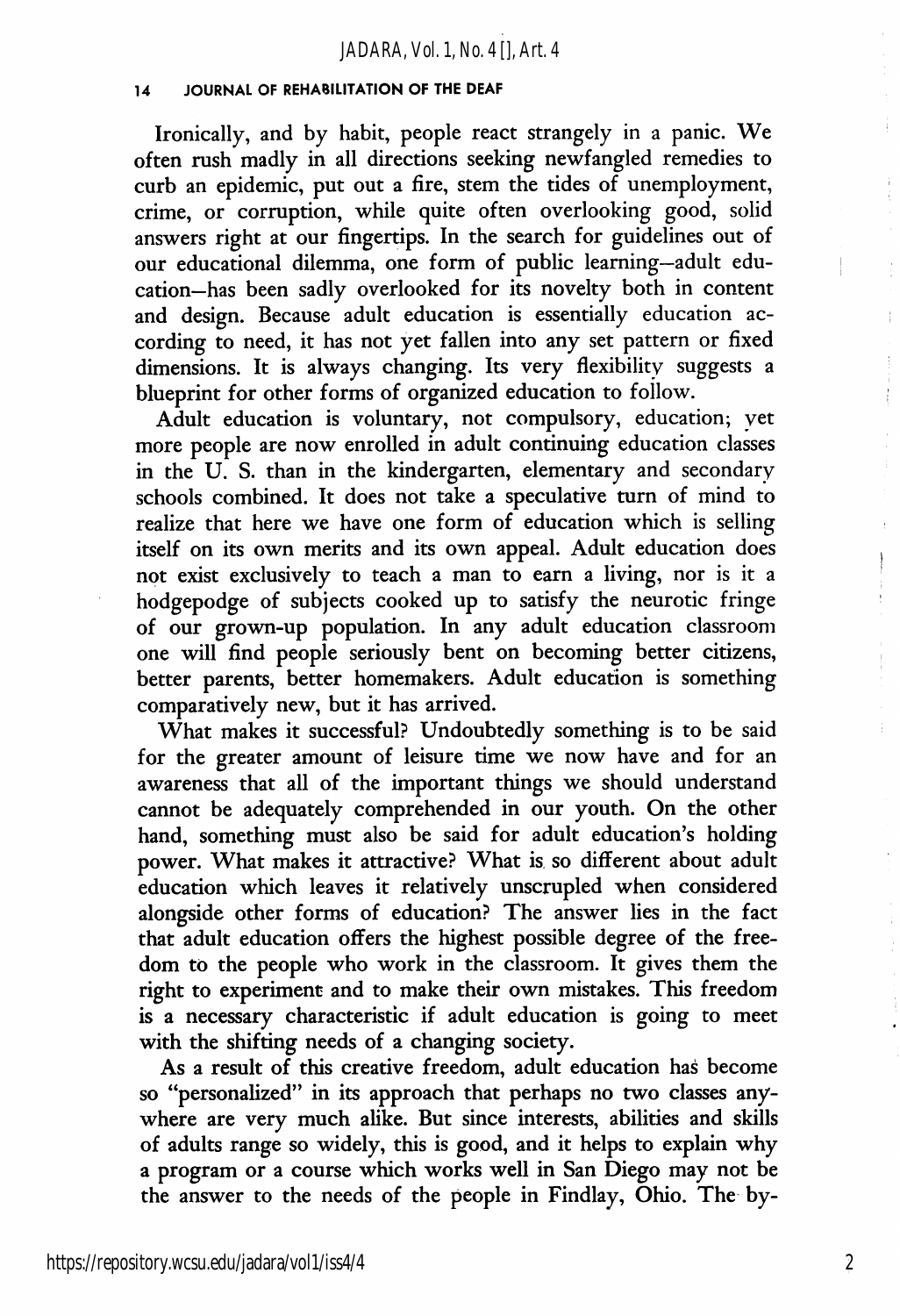word in adult education is "Stay loose! Try something that looks good and see what happens."

For deaf persons, adult education is the one form of schooling which offers them a chance to tailor their own programs and a right to plan their own destinies. It grants them almost full say on just what kind of learning is most needed and best for them. In no other form of education is this freedom so great. Moreover, the needs of deaf people, insofar as adult education can meet them, are not disproportionate with the needs of the public as a whole. What is disproportionate is the number of available programs in adult education for the deaf. Most existing programs, although sporadic and incidental nationally, are thriving. Rehabilitation work ers can do much to start many more programs. They can do this by making adult education leaders aware of the need.

However, as is true with any new undertaking, teachers of adult classes for the deaf do not yet hold all the answers to all the needs of the deaf. None of us are very sure right now how deaf adults can best be helped to improve their English and grammar. Deaf people are not falling over themselves to upgrade their language skill although this skill admittedly is the key to broader social and vocational opportunities for many of them. A number of approaches are being used, cautiously and experimentally. In Wisconsin, a weekly newspaper, News for You (published by Laubach Literary, Inc., Box 131, Syracuse, N. Y. 13210), produced in easy English, is provided for each student. Classroom work deviates from the formal schooling approach by using drills in transforma tional-generative grammar. Another approach, used by Leonard Warshawsky in Chicago, incorporates high interest current events readings clipped from newspapers and magazines, carefully screened for vocabulary range. In our own project here in Flint, we have tried programmed reading, which, according to tests, has resulted in some gains, but has not shown the holding power necessary for a successful adult education program. As a result, we have switched emphasis toward classes which may give adults a greater desire to read, much in line with the hypothesis that people leam more if motivated toward a goal. For the past two years. Earl Jones, a veteran teacher at the Michigan School for the Deaf, has con ducted an inspiring course in Current Affairs, using visiting speak ers to supplement his own highly interesting talks on local, national and international issues. If such a class can give deaf adults a better understanding and interest in their community and the world about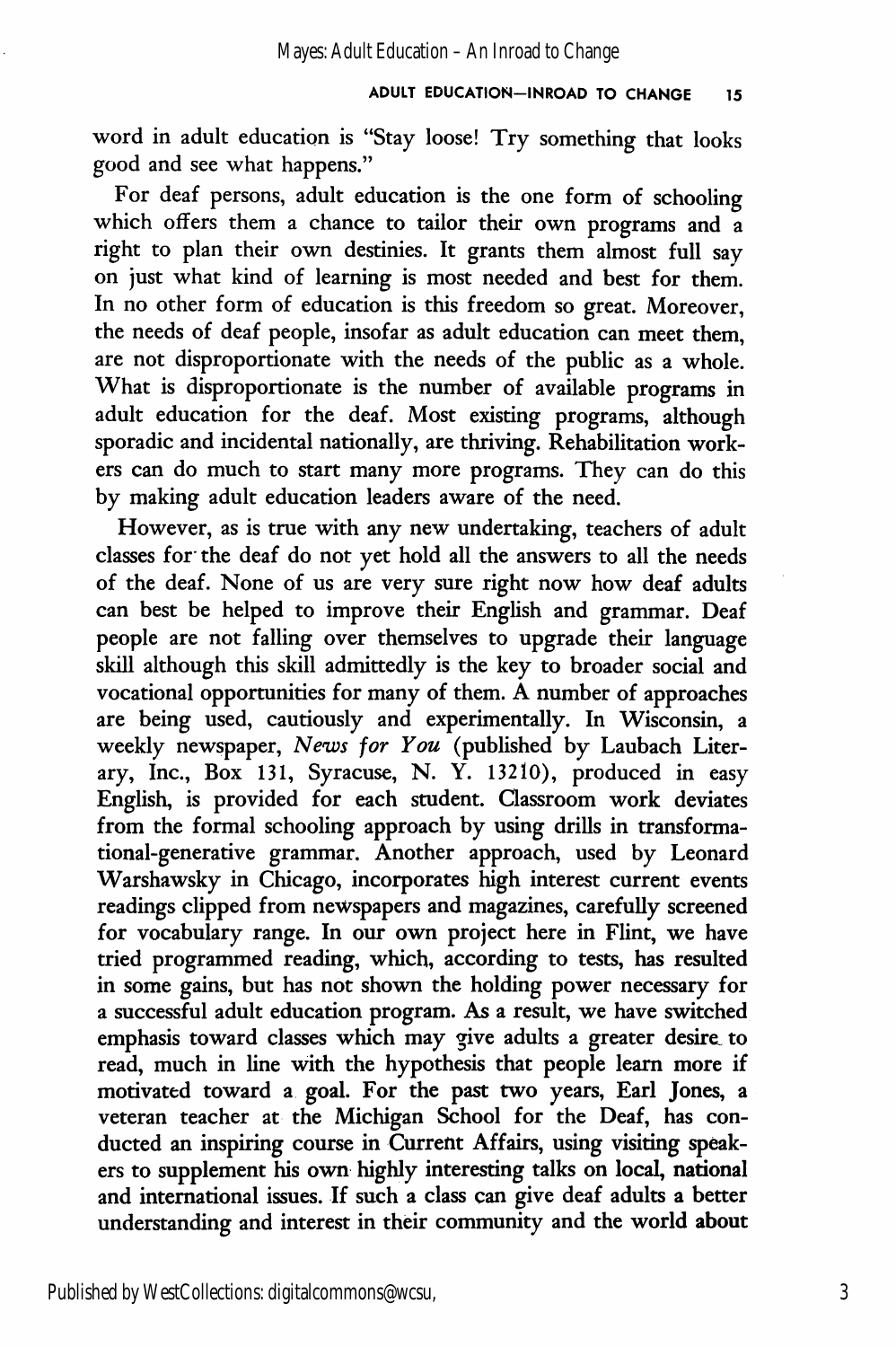#### 16 JOURNAL OF REHABILITATION OF THE DEAF

them, they may be moved to read more, which after all may be the best language therapy there is.

Only three ideas have been mentioned, which leaves acres of room for enterprising teachers to try creative experimenting and research.

Another critical problem which adult education can and should meet is the up-grading of functionally retarded or multiply-handi capped deaf persons culturally and vocationally. What can we do in a truly constructive way to help these people after they have been exposed to all available formal schooling and are yet econom ically and socially dependent? In medium-size communities these people comprise too small a number to justify special programs. Dealing with them must be so individualistic that a costly oneand-one teaching situation may be the only answer. The Prevocational Program carried out in Lansing, Michigan, during 1963-65 by Stahl Butler and Edna Adler, and which is now centered at the Michigan Rehabilitation Institute, has provided some dramatic re sults. But can all communities do this? Can local school boards be persuaded to recognize the value of cloistered and costly pro grams when faced with routine needs of thousands of adults not so afflicted?

Two stumbling blocks curtailing the growth of such programs and, for that matter, all other adult education programs for the deaf, are shortages of financing and shortages of teachers skilled in the language of signs. It may take an old adult education hand to find all possible sources of funding. Adult education programs in large cities have growing budgets and at least 20 states provide some form of financial aid for adult education through the public schools. In addition, here are a few "hidden" sources, all coming from the federal government:

### THE ECONOMIC OPPORTUNITY ACT (P. L. 89-750)

Useful Work Training for Unemployed Adults {Title II, Section  $205E$ ). Appropriated for fiscal year 1967: \$36.5 million. This is a program of grants for work-training programs for chronically un employed adults in such areas as conservation, neighborhood de velopment, or management of natural resources and recreational areas. It includes basic literacy and occupational training, work training and employment programs for unemployed adults and lowincome persons in subprofessional occupations in the fields of health, education, welfare, and public safety.

Special Projects in Adult Basic Education {Title II, Section 211-3).

4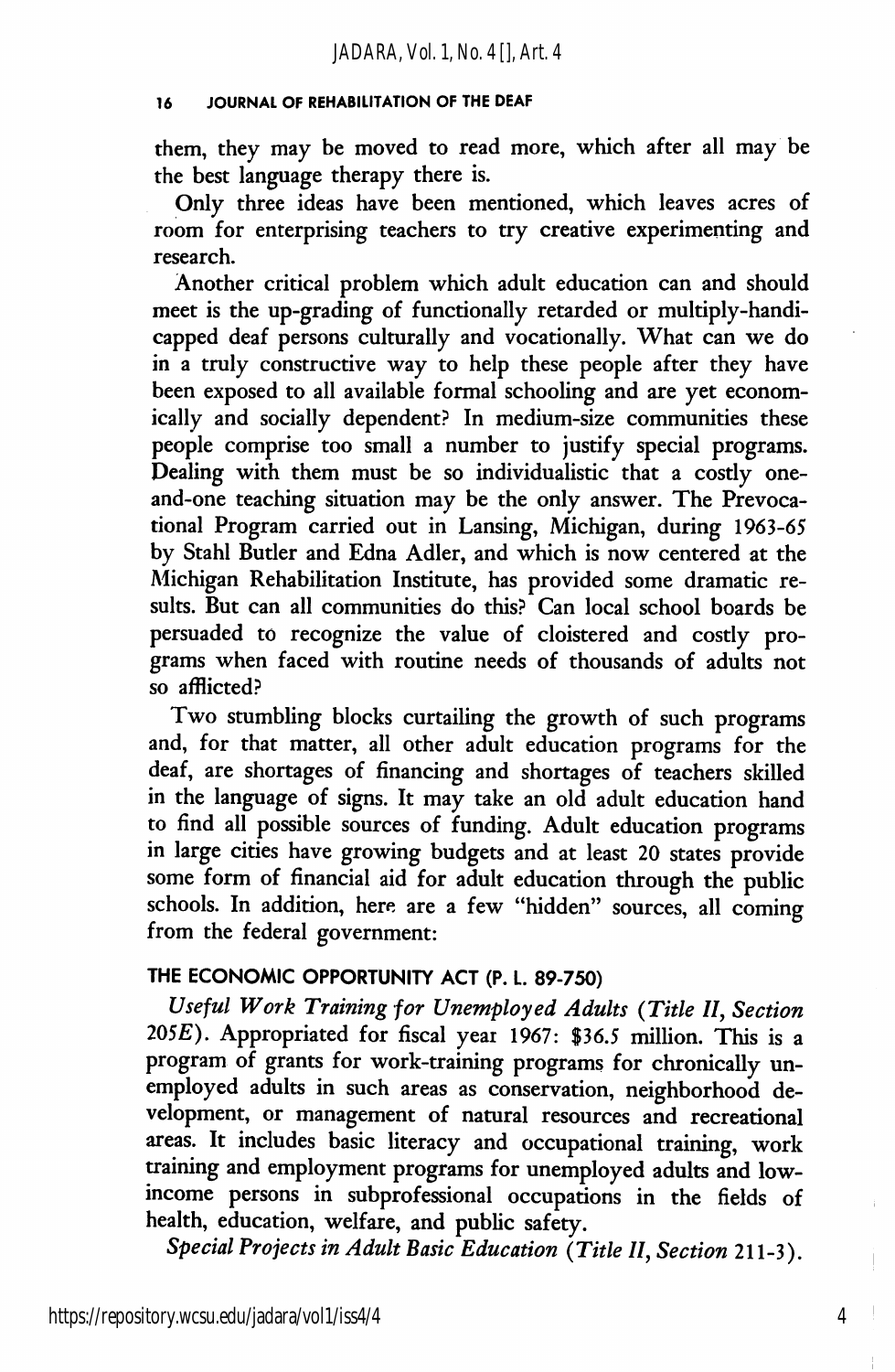#### ADULT EDUCATION-INROAD TO CHANGE 17

Appropriated for fiscal year 1967: \$7 million. This section provides grants for special projects in adult basic education for low-income individuals over 18 years of age. Projects must show promise of enabling persons receiving welfare payments to obtain employment and should take innovative approaches to solving this problem.

Work Experience and Training Programs (Title  $V$ ). Appropriated for fiscal year 1967: \$100 million. This program expands work experience and training programs for persons in farm families with less than \$1,200 net family income, unemployed heads of families, and other needy persons who are unable to support themselves or their families.

National Foundation on the Arts and Humanities (Funded by P.L, 88-579 and P.L. 89-209). Appropriated for fiscal year 1967: \$8 million. According to the law, there is no reason why grants could not be given to public adult schools. Funds are provided to complement and assist programs for advancement of the arts, develop wider audiences for the arts, and stimulate appreciation for the artist and his works. In the humanities, workshops are founded in modern and classical languages, literature, history, phil osophy, archeology, criticism, theory and practice of the arts, and aspects of the social sciences with humanistic content. For informa tion, write to the National Foundation on the Arts and Humanities, 1800 G St., N. W., Room 1126, Washington, D. C. 20506.

Supplementary Educational Centers and Services (P.L. 89-750). Appropriated for fiscal year 1967: \$145 million. This is Title III of the Elementary and Secondary Education Act—Projects To Ad vance Creativity in Education (PACE). Grants are made to local public education agencies to improve existing programs, to add new ones, and to develop innovative programs to serve as models. Centers and services can be for adults. Funds can be used for comprehensive academic services, vocational guidance and coun seling, and general adult education. Apply directly to the Division of Plans and Supplementary Centers, U. S. Office of Education, 400 Maryland Ave., S.W., Washington, D. C. 20201, for information and application forms.

The Vocational Education Act (P.L, 88-210)—Appropriated for fiscal year 1967: \$196.2 million. This Act, along with the Smith-Hughes Act, the George-Barden Act, and other occasional bills provides funds (approximately \$254 million have been appropriated) to state boards of vocational education for promotion and develop ment of vocational training programs. There is no specific amount set aside for adult programs, but the intention of the Act is to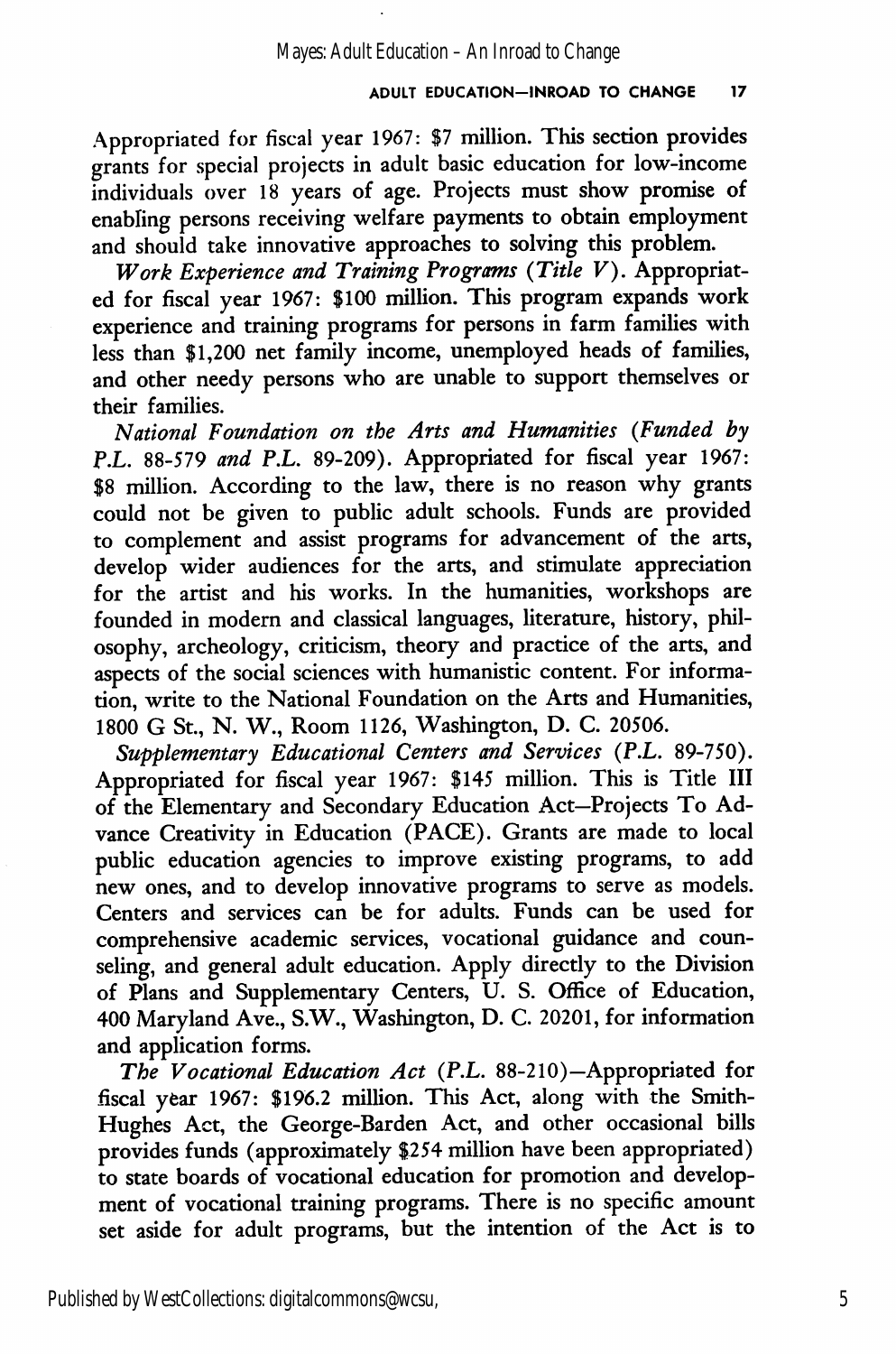#### 18 JOURNAL OF REHABILITATION OF THE DEAF

provide vocational training "for persons of all ages in all com munities of the state." It applies to adults who need retraining and are not receiving it under MDTA. It also provides funds for teacher training, construction, and evaluation of materials. For further information, write to your state board of vocational education.

The Older Americans Act (P.L. 89-73) Title IV finances re search and demonstration projects involving innovative approaches to teaching older citizens. The projects can relate to basic, vocational, and general adult education. Particularly encouraged are projects that would help older persons share more fully in community opportunities and services. These conceivably could be classes in which older citizens learn about community opportunities.

Teachers can be drawn from state schools for the deaf and from local day school programs. Extensive preparation of adult educa tion teachers is not usually necessary since, in the first place, instructors will not know what the teaching problems will be until they meet their first classes. Here they are apt to find heterogeneous groups with varying skill levels. Veteran adult teachers can be especially effective when supplied with capable interpreters.

Experienced leaders in adult education have learned to forget the meaning of the word "frustration." They have come to realize that every newly initiated program is not going to be a landed success and that attendance may taper off after the first exciting exposure. However, this is not to be regarded as failure but as an invitation to improvise. Attendance is going to depend largely on the satisfied customer factor and a humanistic freshness of ap proach. Adult education which succeeds is the kind that pro vides an awakening to one's own nature and ground of being and all the exhilarating thoughts which that awareness brings.

#### **REFERENCES**

- Streng, Alice H. Continuing Education for Deaf Adults. The De partment of Exceptional Education, University of Wisconsin, Milwaukee, pp. 28-55, June 1967.
- Hidden Sources of Federal Funds, Swap Shop, Vol. No. 6, April 1967, National Association for Public School Adult Educa tion, Washington, D.C.
- Anderson, Clarence A. A Report on the Teaching of Reading to Deaf Adults as a Community College Service, Elint Commu nity College, Elint, Michigan, Dec. 19, 1966.
- What Adult Education Is. Magazine Section, New York Times, New York, May 27, 1961.

6